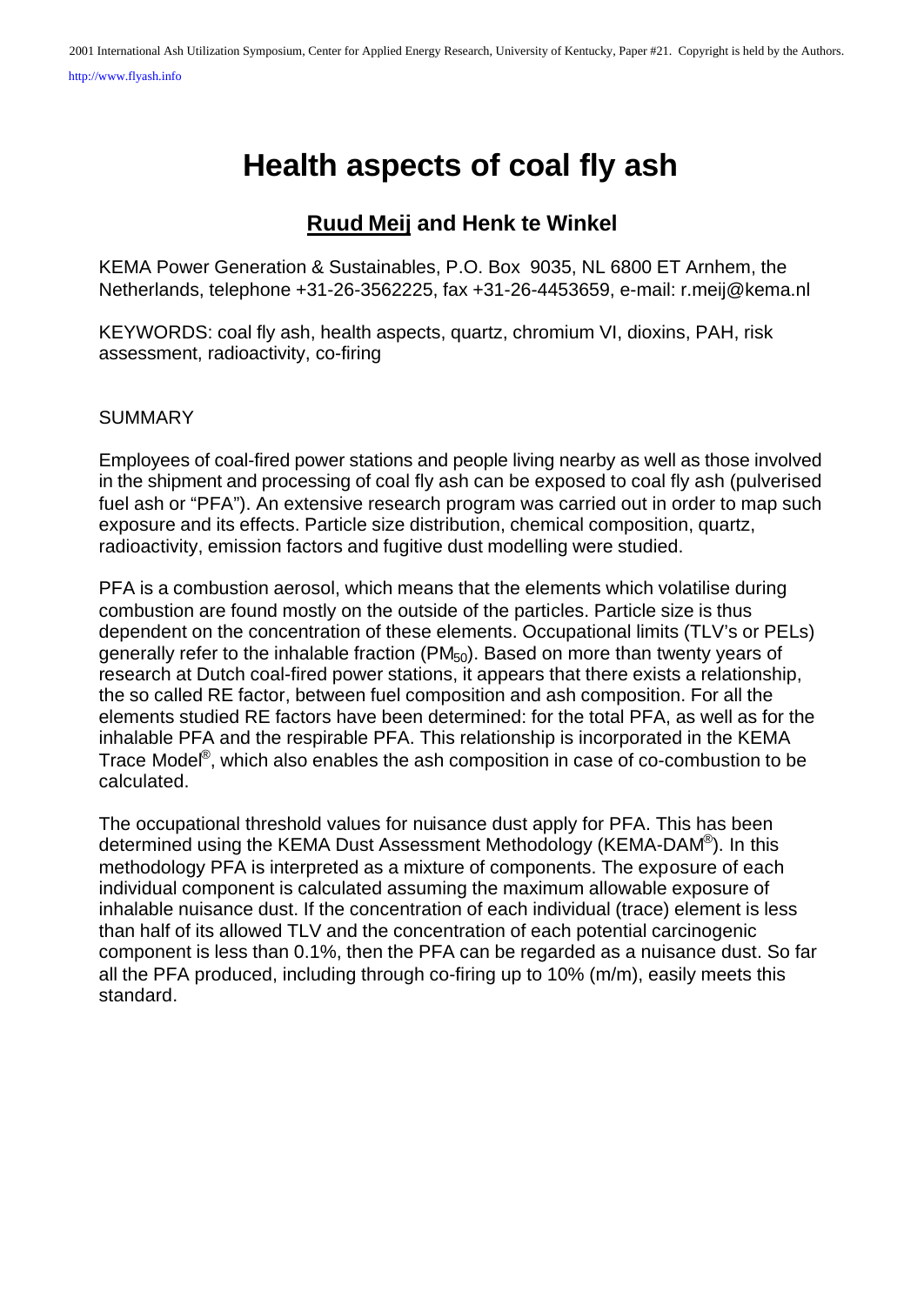#### INTRODUCTION

The policy in the Netherlands is for power stations to produce residues that can be used as (building) products or as raw materials for making (building) products, rather than producing waste. It is therefore of vital importance that the quality of the ash be controlled. In the Netherlands coal from all over the world is fired, besides which it is general practise that biomass or other secondary fuels is co-fired. These factors require an enhanced alertness for the ash quality, which is monitored by the Vliegasunie organization. A relatively constant ash quality is obtained by blending the coal: normally five different lots of coal are involved.

Ash quality is of great consequence for the following three items: a) the technical quality (in order to meet the specifications for the various applications), b) the environmental quality (in order to meet Dutch environmental requirements) and c) the health and safety quality (in order to meet legal requirements in the field of occupational exposure). Each item is equally important, because ash quality must comply with all three.

Based on more than twenty years of measurements  $<sup>1</sup>$ , KEMA has developed a model</sup> which makes it possible to predict the elemental composition of ash as a function of the fuel composition; the KEMA Trace Model<sup>®.</sup> Moreover KEMA has built up databases, based on own measurements, with composition of coals from all over the world and varies type of secondary fuels. This makes it possible to predict the elemental composition of ash without carrying out a single measurement.

This paper will deal with ash quality with respect to health and safety aspects.

#### OCCUPATIONAL HEALTH AND SAFETY ASPECTS OF PULVERISED FUEL ASH

The most important route for exposure to pulverised fuel ash is inhalation. People involved in the production and processing of pulverised fuel ash can be exposed via this route. Measurements indicate that, under normal operating conditions, concentrations of inhalable pulverised fuel ash associated with occupational exposure in power stations vary between 0.1 and 7 milligrams per cubic metre, while concentrations of respirable pulverised fuel ash associated with such exposure are between 0.1 and 2.3 milligrams per cubic metre. During maintenance or in the event of an accident, individuals may be exposed to higher concentrations. Under such circumstances, breathing equipment will be worn.

A great deal of research has been conducted into the health implications of working with pulverised fuel ash. Data from cell test systems and animal experiments indicates that normal levels of exposure (i.e. exposure to levels below the limit for nuisance inhalable substances) are not likely to have any significant health implications. The results of epidemiological research confirm this conclusion.

KEMA has developed the KEMA DAM (Dust Assessment Methodology)<sup>2)</sup>, a tool which makes it possible to easily determine whether Threshold Limited Values (TLVs) set by the Dutch health authorities for macro-elements and trace elements in ash are likely to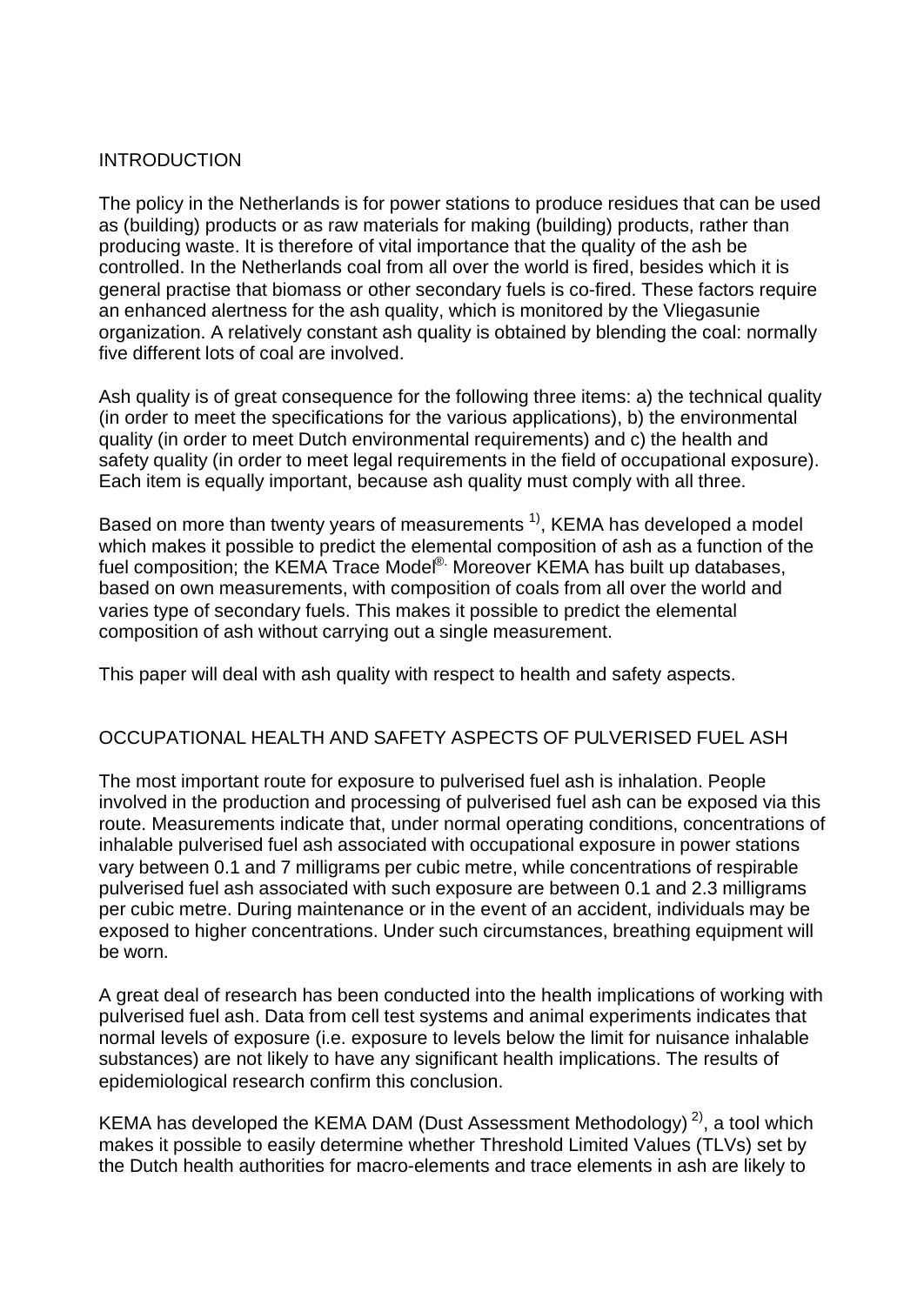be exceeded in the event of exposure to pulverised fuel ash dust. KEMA DAM is used as a means of risk assessment.

The composition of the inhalable fraction of PFA is calculated using the KEMA TRACE MODEL. Further assessment using KEMA Dust Assessment Methodology (KEMA DAM) indicates that exposure to all macro-elements and trace elements is well below relevant Threshold Limited Values (TLVs) set by the Dutch health authorities, provided that the concentration of inhalable pulverised fuel ash does not exceed 10 milligrams per cubic metre.

In this methodology PFA is interpreted as a mixture of components. The exposure of each individual component is calculated assuming the maximum allowable exposure of inhalable nuisance dust. If the concentration of each individual (trace) element is less than half of its allowed TLV and the concentration of each potential carcinogenic component is below 0.1%, than the PFA can be regarded as a nuisance dust. So far all the PFA produced, including co-firing up to 10% (m/m), easily meets this standard.

The applied research and this risk estimation indicate that there is no reason to regard pulverised fuel ash as a "harmful" dust as opposed to a "nuisance" dust. No increased health risk is involved as long as the requirements laid down for nuisance dust in the occupational environment are met. This means that the standards for nuisance dust should be applied.

Some specific compounds in PFA, will be discussed in the next sections.

#### PARTICLE SIZE DISTRIBUTION OF OF PULVERISED FUEL ASH

The particle size distribution in pulverised fuel ash has been determined on the basis of internationally accepted differentiation between an inhalable fraction ( $PM_{50}$ ) (consisting of larger particles), a fine fraction ( $PM_{10}$ ) and a respirable fraction ( $PM_4$ ). In order to assess the implications for high-risk groups, such as small children and CNSLD sufferers, an additional very fine fraction was also defined ( $PM<sub>2.5</sub>$ ).

The proportions of the mass accounted for by inhalable particulate material ( $PM_{50}$ ), fine particulate material ( $PM_{10}$ ), respirable particulate material ( $PM_4$ ) and very fine particulate material (PM<sub>2.5</sub>) average 55 per cent, 20 per cent, 5 per cent and 1 per cent, respectively.

Ten per cent of the mass of pulverised fuel ash is accounted for by particles of less than 4.5 micrometres in diameter  $(± 0.2$  micrometres). Fifty per cent of the mass consists of particles of less than 21.4 micrometres  $(± 3.2$  micrometres). Particles of less than 90.4 micrometres (±10.8 micrometres) make up 90 per cent of the mass. The diameters are expressed as their geometric or projected diameters.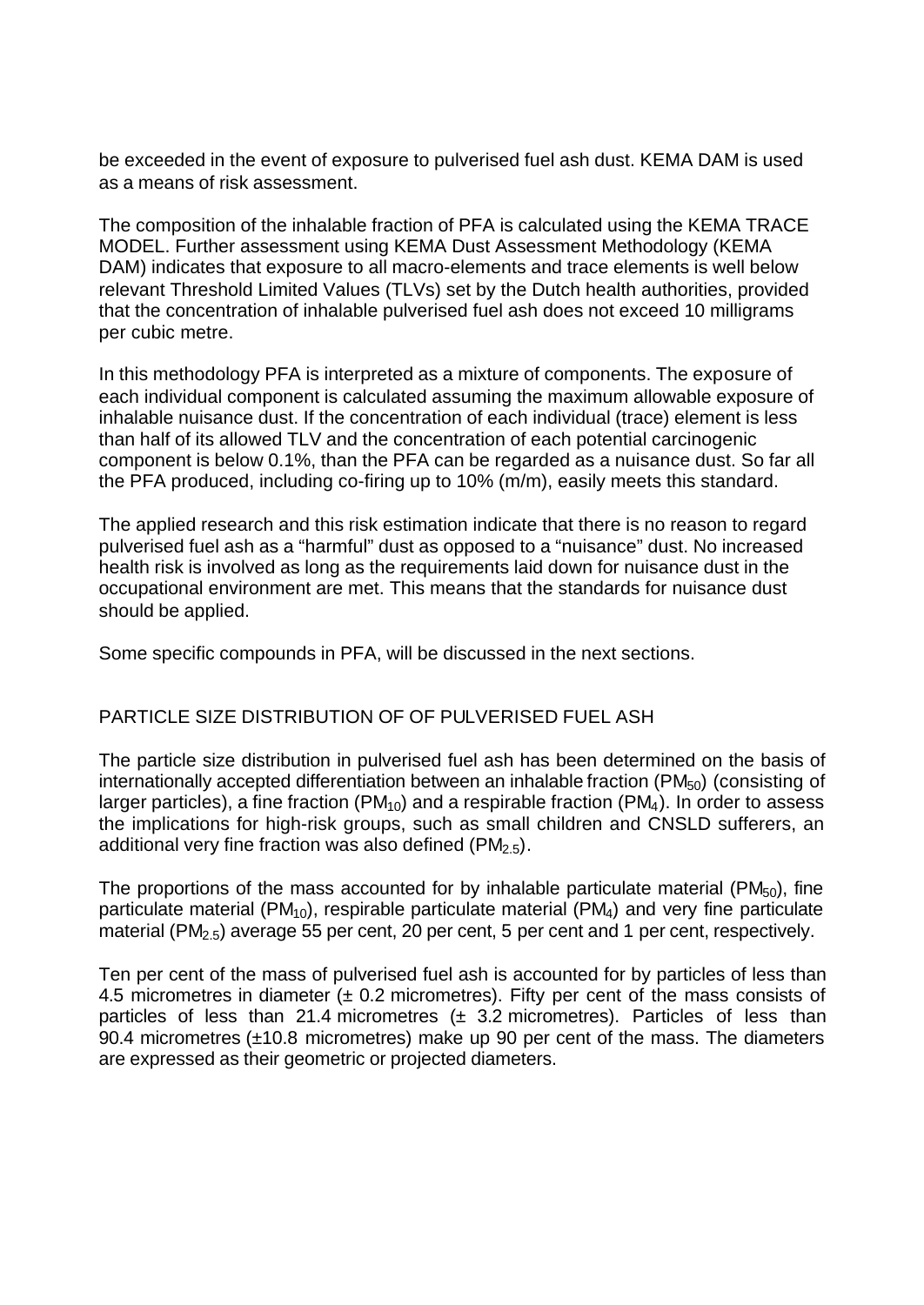#### THE ROLE OF QUARTZ IN COAL AND IN PULVERISED FUEL ASH AND HUMAN **EXPOSURE**

Exposure to quartz can lead to "black lung" or more precisely, pneumoconiosis or silicosis. Especially the malignant condition progressive massive fibrosis (PMF) is serious. For PMF to occur, a number of limiting conditions need to be met. The particulate material containing the quartz must be respirable (i.e. sufficiently fine that it is able to penetrate deep into the lungs). The surface of the material is also very important, since it is believed that surface radicals act as the trigger. Surface radicals are found mainly on freshly created surfaces and their formation can be inhibited by weathering/ageing and by the presence of other substances, such as aluminium and some forms of iron. As well as causing silicosis, it is recently known that quartz is a human carcinogen at concentrations above a certain threshold.

Since quartz is found in coal and pulverised fuel ash, it is important to know the concentrations in which it is present and whether its presence can cause fibrosis or cancer.

In Dutch power stations, when coal is fired, approximately 50 per cent of the quartz is vitrified. This vitreous material is one of the main components of pulverised fuel ash. The remainder of the quartz finds its way into the pulverised fuel ash in non-vitreous form. Most of this quartz is found in the non-respirable fraction of the ash; the respirable fraction contains only about 1 per cent of the quartz.

In absolute terms, quartz accounted for roughly 0,1 per cent of the respirable fraction of the pulverised fuel ash samples tested. Between 60 and 86 per cent of this quartz was embedded in the ash particles and therefore not available at the surface. Thus, only a very small amount of the quartz is biologically available  $3$ .

In the work area directly underneath the E-filter, the measured stationary respirable atmospheric quartz concentrations under normal stationary conditions average 0,0005 milligrams per cubic metre. That is less than 1 per cent of the Dutch TLV for quartz, which is 0,075 milligrams per cubic metre.

All the research undertaken, including epidemiological, *in vivo* and *in vitro* studies, indicates that quartz in pulverised fuel ash does not have the same effect on humans or animals as pure quartz or some substances containing quartz and does not constitute a fibrogenic risk. However, exposure to respirable pulverised fuel ash in concentrations of more than 5 milligrams per cubic metre can result in functional impairment of the lungs and respiratory complaints. At even higher concentrations, there is a risk of chronic bronchitis. However, these effects are what one would expect from any particulate material (nuisance dust); they are not specific to pulverised fuel ash and are certainly not attributable directly to the presence of quartz in the ash.

The absence of the effects normally associated with quartz is attributable to the fact that the quartz in pulverised fuel ash is mainly enclosed within vitreous material. This has been established by electron microscopy of roughly eleven thousand cross-cut pulverised fuel ash particles. Moreover, it appears that quartz loses its fibrogenic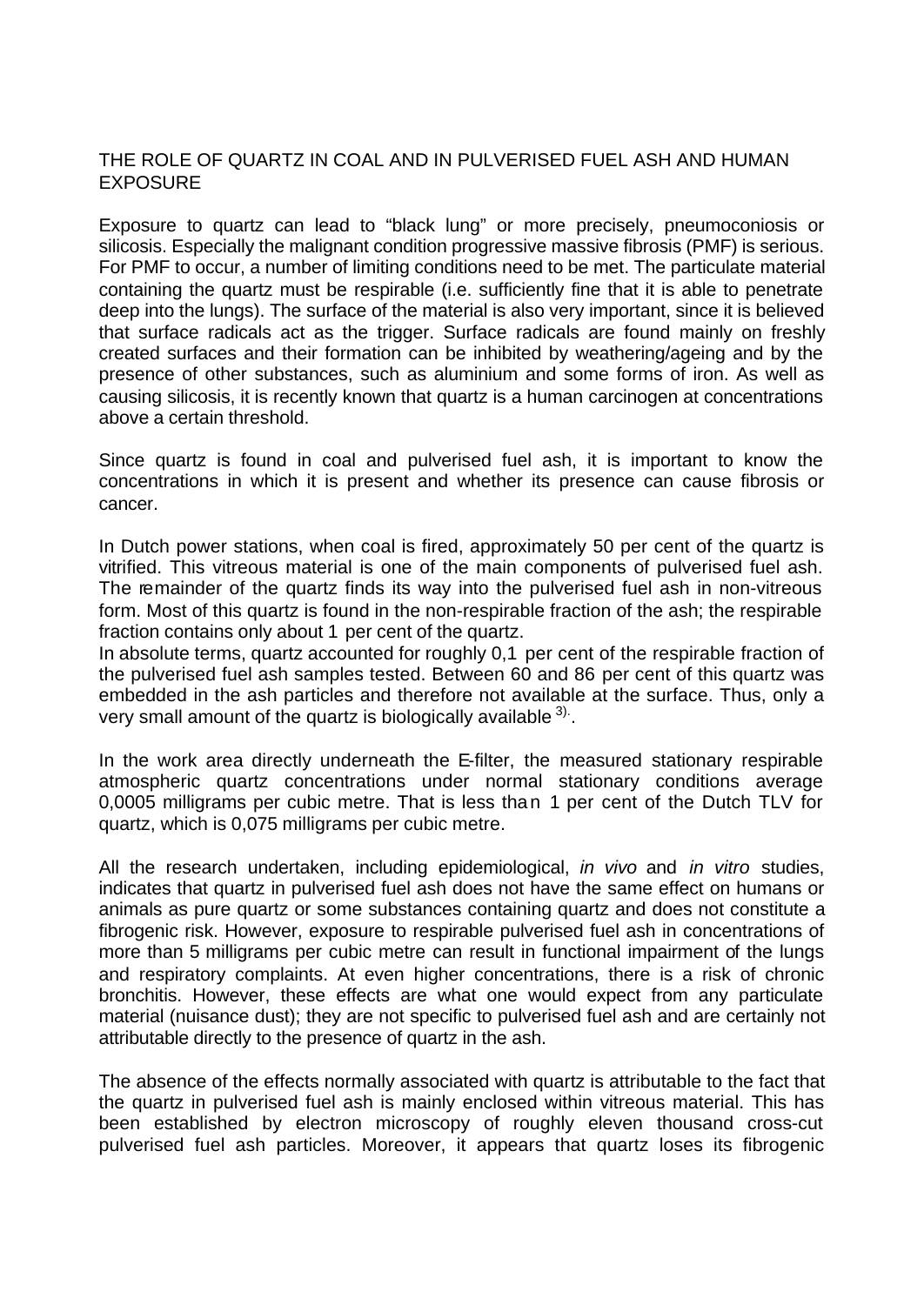properties when heated to temperatures of more than  $1200\,^{\circ}$ C. All pulverised fuel ash particles undergo heating in excess of this level.

The Dutch Health Council's Expert Committee on Occupational Standards assumes that inhaled quartz particles can cause lung fibrosis, leading to the development of tumours, as a result of prolonged irritation of the lung tissue. Since pulverised fuel ash does not have any of the effects normally associated with quartz, it is highly unlikely that the quartz in pulverised fuel ash is carcinogenic.

It can be concluded that pulverised fuel ash of the kind produced at power stations firing pulverised coal in the Netherlands does not have any of the effects (e.g. silicosis) normally associated with quartz. Hence, the TLVs for quartz are not appropriate for the quartz found in pulverised fuel ash.

#### CHROMIUM VI

Chromium is found in the environment in various forms, the most significant and stable being the trivalent form (Cr(III)) and the hexavalent form (Cr(VI)). Chromium (III) is essential for human health, the minimum daily requirement being estimated at between 30 and 130 nanograms per kilo bodyweight per day. Too much chromium can be harmful, however, since chromium (III) is fairly cytotoxic. Chromium (VI) is not only cytotoxic for the lungs and kidneys, but it is also a genotoxic carcinogen. When assessing the risks associated with chromium, two standards are therefore usually applied: one for chromium (VI) and one for other chromium compounds, including chromium (III) compounds.

The status of chromium (VI) as a carcinogen derives mainly from its ability to cause lung cancer. Consequently, inhalation is the most significant exposure route.

It is not easy to determine the concentration of chromium (VI) in the atmosphere or in solid particulate material. Only in recent years have methods for doing so been developed, yielding a better picture of the presence of chromium (VI) in solid samples.

Tests on pulverised fuel ash from Dutch power stations have shown that chromium (VI) accounts for 4 to 9 per cent of all chromium in the ash, with the average being 6 per cent. For the purpose of calculating exposure, it is therefore assumed that no more than 10 per cent of the chromium in the ash is chromium (VI). In absolute terms, the concentration of chromium (VI) in pulverised fuel ash is low, averaging about 13 milligrams per kilo. Leaching of this chromium has been tested under two sets of conditions. Under mild conditions, roughly 1 per cent of all chromium present leached out during a column test conducted in a laboratory environment. Under more extreme conditions simulated for an availability test, roughly 5 per cent leached out. All the leached chromium was initially hexavalent. However, after leaching, the chromium reacted with iron compounds and other substances, thereby forming insoluble chromium (III) compounds.

The concentrations of chromium (VI) to which power station personnel could theoretically be exposed are low compared with the maximum acceptable concentrations (TLVs) set for chromium (VI). If it is assumed that the maximum concentration of airborne pulverised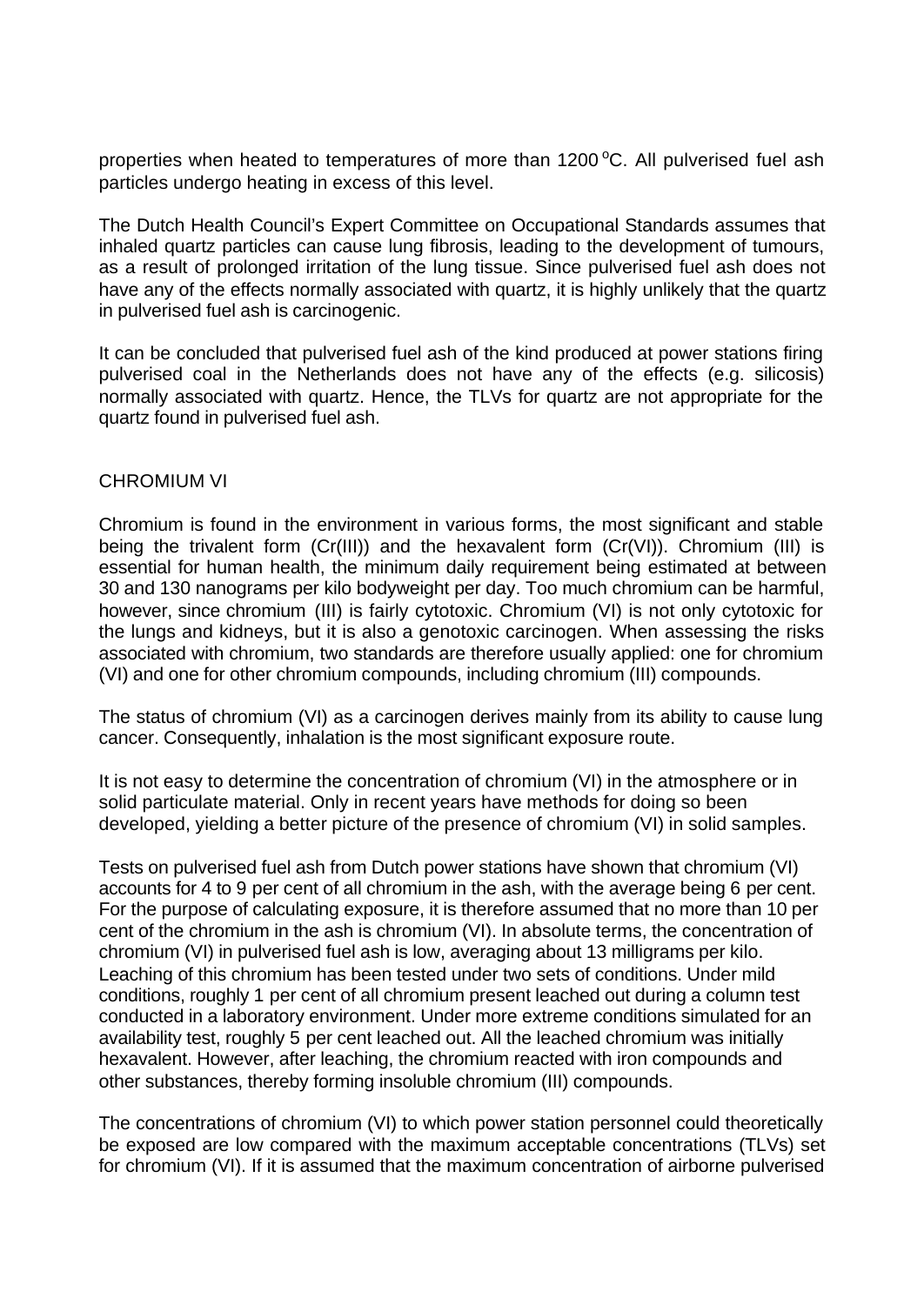fuel ash to which personnel are liable to be exposed is 10 milligrams per cubic metre of air (i.e. the TLV for nuisance inhalable particulate material), the corresponding chromium (VI) exposure is just 0.5 per cent of the TLV for chromium (VI). In practice, personnel working at or near the storage facility will on average be exposed to a concentration equal to 0.003 per cent of the TLV. In the event of an accident leading to the short-term release of ash, the burden would be six per cent of the TLV.

# RADIOACTIVE ASPECTS

The earth's crust contains natural radionuclides. These radionuclides are naturally radioactive substances present since the formation of the earth; they have a very long half-life and are consequently still in existence. The three main natural radioactive substances are uranium, thorium and potassium-40  $(^{40}K)$ . Each of the first two substances is associated with numerous radionuclides forming a decay series: radioactive daughter products formed by the decay of uranium  $^{238}$ U and thorium  $^{232}$ Th. These radioactive daughters include radium  $(^{226}Ra)$  and the radioactive inert gases radon  $(^{222}Rn)$  and thoron  $(^{220}Rn)$ .

Because radioactive substances are found throughout the earth's crust, a certain amount of radioactive radiation occurs naturally. This is known as background radiation. Substances extracted from the earth's crust, including sand, clay, flint, marble, granite and coal, also contain radioactive material. The use of such substances – in construction, for example, or in power generation – can result in the concentration of radiation, so that levels exceed natural background radiation levels. When coal is burnt, the radioactive materials are left behind in the ash, which consequently has a raised concentration of radioactivity per unit weight. Working with such ash can therefore increase one's background radiation level.

Every year, everyone in the Netherlands is exposed to an average of 2 mSv of radiation from natural sources. Various human activities increase the level of exposure to roughly 2.5 mSv.

The occupational radiation exposure limit is 1 mSv per year. If someone working at a power station spent all his/her working time (1800 hours a year) within twenty-five metres of a pulverised fuel ash store, he would be exposed to 0.016 mSv of radiation per year. This is 1.6 per cent of the maximum permitted level of exposure. Most of this radiation would be external; internal radiation associated with the inhalation of pulverised fuel ash would be negligible.

# **DIOXINS**

Incomplete combustion of fossil fuels and waste can lead to the production of hydrocarbons. Under certain circumstances, some of the hydrogen atoms in these hydrocarbons can be replaced by atoms of chlorine, fluorine or bromine to form substances called dioxins. There are 210 different types of dioxin, of which a 'congeneric' group of seventeen, the so-called 'dirty seventeen', are toxic.